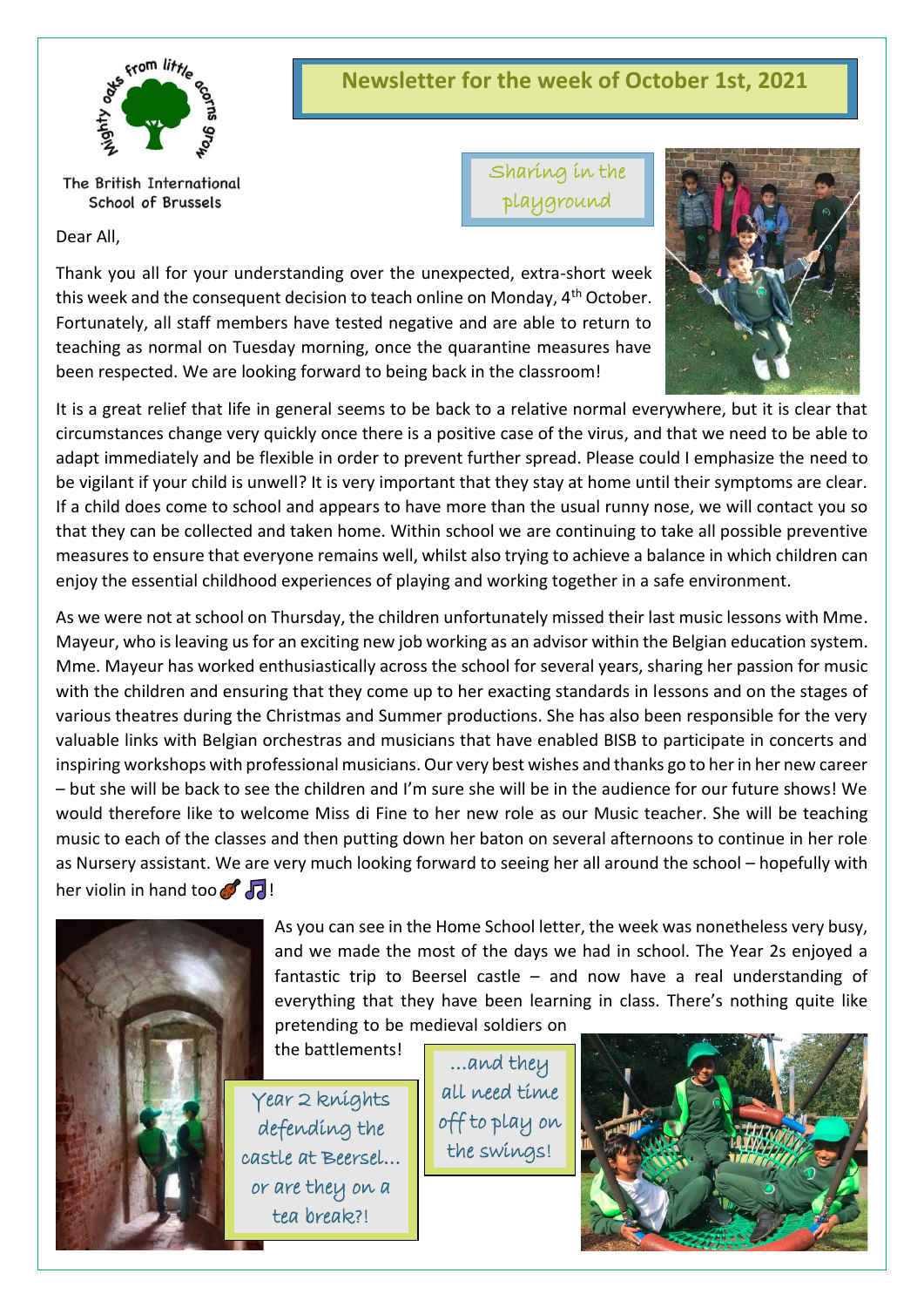## Well done to everyone for a week of hard work, and a particular well done to the following:







#### Nurser

Gurbani, for her great play-doh creations and her descriptions of them!

Ridaan, for trying hard to put his outdoor shoes on and fastening them!

### Reception:

Alankrita, for her good reflection on emotions, how we express and manage them.

Nithara, for her kindness, good sharing and taking turns during playtime and group work.

#### Year 1:

Pranav is so good at listening and thinking. He is also extremely kind to his friends.

Rehat was so enthusiastic after football club with Mrs. Read because she scored LOTS of goals. Excellent skills Rehat!

### Year 2:

Jahnavi, for independently using adjectives and ambitious word in her writing.

Ibaad, for using Diamond and Ruby powers to solve problems using words and kindness.

### Year 3:

Mishka, for her excellent rainforest poster.

Havish, for his exciting reading style and creative sentence writing.

#### Year 4:

Camilla, for super reading with great expression and tone.

Shaurya, for good work in maths with calculating time intervals.

### Year 5:

Diya for brilliant author evaluation and lovely sketching.

### Year 6:

Archana for contributing enthusiastically to class discussions in such a mature way.

*And a short thought to end a week of unexpected events…*

A few simple tips for life: feet on the ground, head to the skies, heart open...quiet mind."

**Rasheed Ogunlaru**